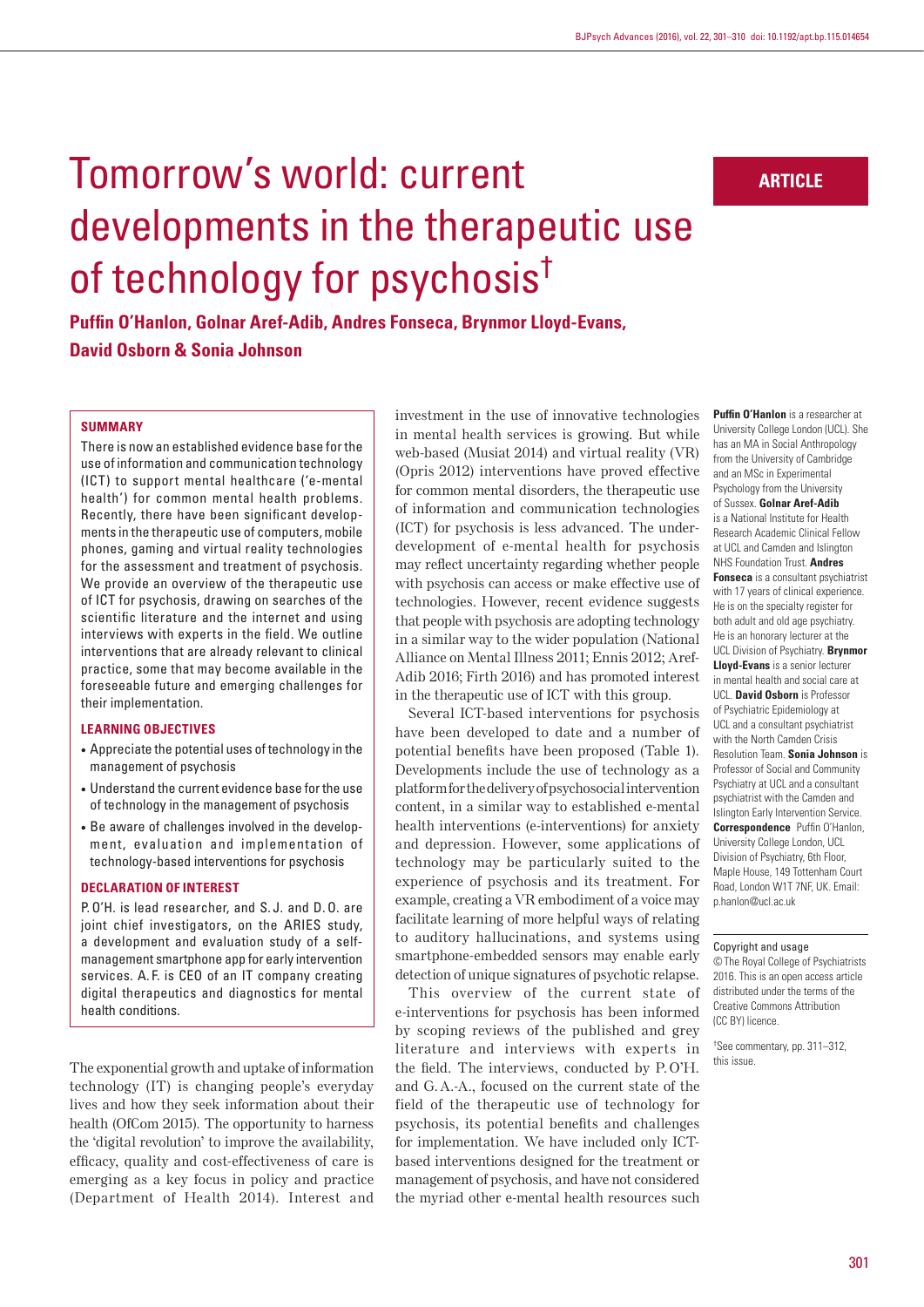| <b>Technology</b>                                         | <b>Potential clinical uses</b>                                                                                                                                                                                                                                                                                                                                                                                               | <b>Potential benefits</b>                                                                                                                                                                                                                                                                                                         |  |
|-----------------------------------------------------------|------------------------------------------------------------------------------------------------------------------------------------------------------------------------------------------------------------------------------------------------------------------------------------------------------------------------------------------------------------------------------------------------------------------------------|-----------------------------------------------------------------------------------------------------------------------------------------------------------------------------------------------------------------------------------------------------------------------------------------------------------------------------------|--|
| Clinician-led telephone and<br>SMS (text message) contact | Medication adherence: clinician-led monitoring and remote support                                                                                                                                                                                                                                                                                                                                                            | Improved access to services for people who are geographically<br>remote or fear stigma associated with attending services<br>Greater flexibility of support and frequent brief contact may<br>promote engagement for people with low motivation or symptoms<br>of psychosis or comorbid disorders that interfere with functioning |  |
| Automated SMS systems                                     | Relapse prevention: monitoring signs of relapse via self-report,<br>provision of low-level support via automated SMS or triggering a<br>service-level response                                                                                                                                                                                                                                                               | Reduced staff time required for intervention delivery<br>Early detection of relapse and more timely provision of support<br>and intervention<br>Greater independence in self-care                                                                                                                                                 |  |
| Computer or<br>web-based programs                         | Delivery of psychosocial intervention content (e.g. cognitive-<br>behavioural therapy, cognitive remediation therapy and<br>psychoeducation), with or without staff support                                                                                                                                                                                                                                                  | Reduced staff time and level of expertise required for intervention<br>delivery<br>Greater standardisation of intervention content<br>Greater user choice and control over intervention access                                                                                                                                    |  |
| Smartphone and tablet apps                                | Enhancing routine care: structuring face-to-face clinician-patient<br>communication<br>Delivery of self-management interventions, with or without staff<br>support<br>Relapse prevention: real-time monitoring of signs of relapse (from<br>self-report or passively collected data); delivery of self-management<br>intervention content or triggering a service-level response<br>Physical health: health and fitness apps | More structured, standardised provision of routine care<br>Unlimited access to low-level support in situ<br>Early detection of relapse and more timely provision of support<br>and intervention<br>Passive collection of data may be more sensitive than self-report,<br>and more acceptable to some people                       |  |
| Therapeutic serious games                                 | Enhancing intervention uptake and engagement through<br>incorporation into technology-based interventions                                                                                                                                                                                                                                                                                                                    | May promote motivation and engagement with therapy tasks over<br>the short and long term                                                                                                                                                                                                                                          |  |
| Virtual and augmented reality                             | Therapeutic tool in therapist-led or computerised interventions to<br>provide realistic but controlled learning environments or new ways<br>of working with hallucinations                                                                                                                                                                                                                                                   | May enhance intervention potency, e.g. through promoting the<br>transfer of therapeutic learning to real-world contexts                                                                                                                                                                                                           |  |

as symptom-assessment methods and patient information websites.

# **Clinician support via phone calls and SMS**

Interventions consisting of therapeutic contact with a clinician via the telephone or SMS

# **BOX 1** Telephone and SMS-based (text-based) interventions for psychosis

#### Clinician-led interventions

*The mobile interventionist* (Ben-Zeev 2014a): a mental health professional engages the patient in daily text messages to assess medication adherence and clinical status, provide feedback and support, and suggest coping strategies.

*Telephone Intervention – Problem Solving* (TIPS; Beebe 2004) and *telephone medication management* (TMM; Salzer 2004): a mental health professional remotely monitors patients during brief weekly phone calls, and provides psychoeducation and support, with problem-solving relating to challenges of community living, including medication adherence, as an adjunct to routine care.

Automated text-messaging systems *Information Technology Aided Relapse Prevention Programme in Schizophrenia* (ITAREPS; Španiel 2012): the patient and a family member complete the Early Warning Signs Questionnaire by SMS in response to an automated text message. If the score indicates relapse, an automated email alert is sent to the patient's psychiatrist, specifying a protocol for clinician-led response, including telephone contact and a 20% increase in antipsychotic medication.

*Mobile Assessment and Treatment for Schizophrenia* (MATS; Granholm 2012): automated text messages are sent daily, using previously gathered information about the individual to personalise questions and responses. Responses incorporate CBT techniques (e.g. thought challenging) and target social interaction, medication adherence and auditory hallucinations.

(text messages) may help overcome barriers to accessing support, such as geographical distance or fears of stigmatisation in clinics. Evidencebased interventions showing promise are outlined in Box 1. Telephone or SMS exchanges with a mental health professional – focusing on medication adherence, assistance with problemsolving and coping strategies – appear feasible and may improve outcomes, including medication adherence, patient–clinician rapport and hospital admissions, although more high-quality, wellcontrolled studies are needed (Kasckow 2014). Telephone or SMS support may be more acceptable for some people than face-to-face contact and may have particular utility with high-cost, highrisk groups such as people with co-occurring psychosis and substance misuse. In a small open trial of the 'mobile interventionist' intervention, consisting of daily SMS exchanges with a mental health professional, engagement was high, and participants provided higher therapeutic alliance ratings with the mobile interventionist than with clinicians with whom they had regular face-to-face contact (Ben-Zeev 2014a). Professor Dror Ben-Zeev has advised that these approaches are essentially 'ready to go', given adequate staff training (e.g. in the therapeutic use of text messages) and attention to patient privacy and safety protocols (D. Ben-Zeev, interview with G.A.-A., 2015).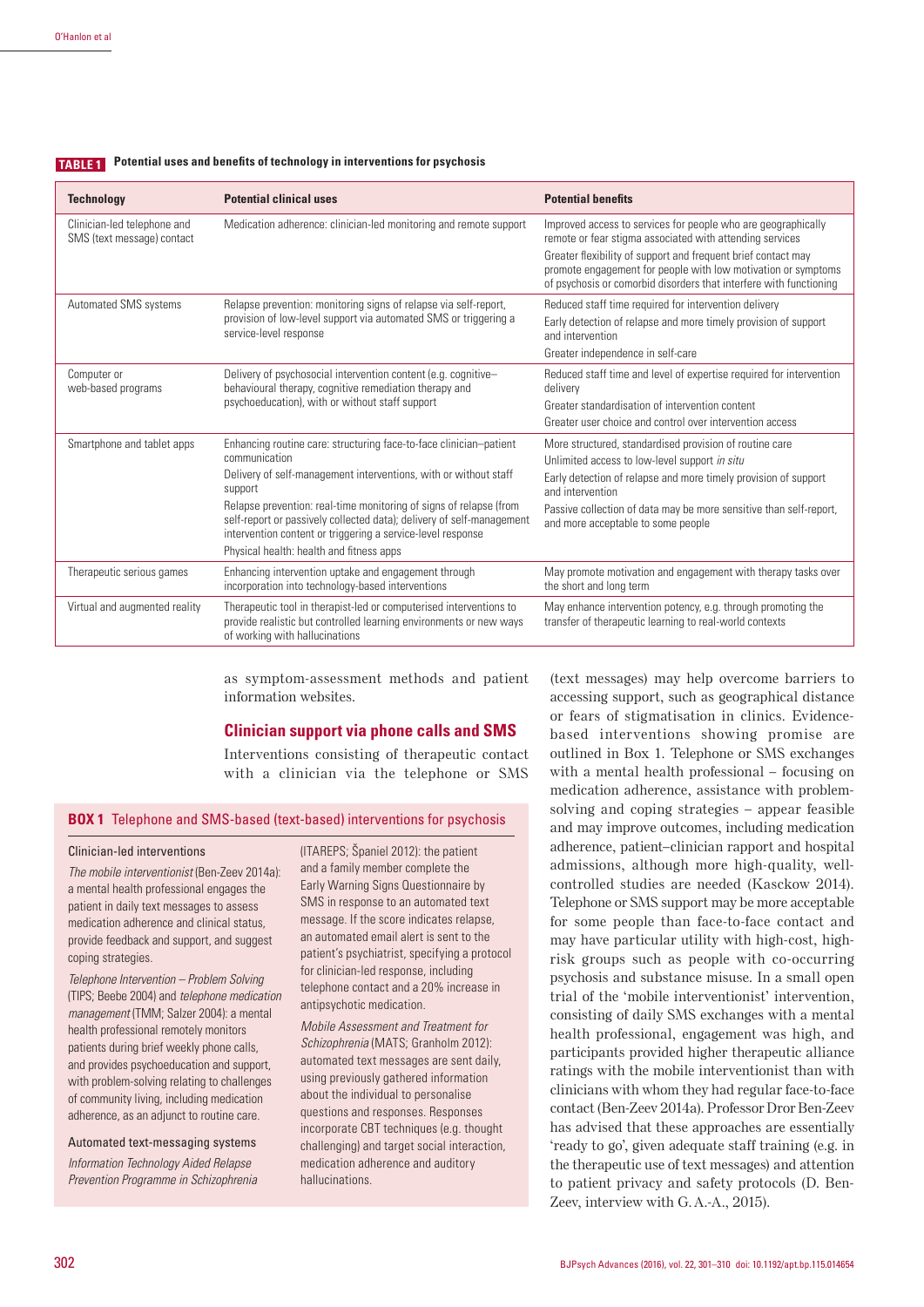# **Automated SMS messaging systems**

Technology may also enable psychosocial intervention independently of costly staff time, potentially allowing services to offer such treatments to a greater number of people. Automated systems may be more resource-efficient, allow realtime assessment and more timely intervention, and promote greater independence in self-care. Automated systems use computer algorithms to encourage users to report their mental state, detect responses that indicate increased risk, and prompt an appropriate self-management or service response. Automated systems have built on the successful use of personal digital assistants (PDAs; offline systems that prompt users to report psychotic experiences at random times throughout the day) to monitor psychotic experiences in real time (Ben-Zeev 2011). Two early automated systems using SMS messages – Mobile Assessment and Treatment for Schizophrenia (MATS), which encourages self-management of psychosis symptoms, and Information Technology Aided Relapse Prevention Programme in Schizophrenia (ITAREPS), which prompts a clinician response to signs of psychosis relapse – are outlined in Box 1.

Preliminary testing suggests that MATS and ITAREPS are feasible and potentially effective, at least for some people with psychosis (van der Krieke 2014). Results from an open trial of MATS  $(n = 55)$  indicate that automated SMS utilising techniques from cognitive–behavioural therapy (CBT) may be effective in improving social interactions and reducing hallucination severity, but may not be suitable for people with lower functioning and more severe negative symptoms (Granholm 2012). Randomised controlled trial (RCT) results indicate that ITAREPS appeared to reduce hospital admissions, although only when clinicians adhered to the protocol, which they failed to do in 61% of indicated instances (Španiel 2012).

#### **Enhancing routine care**

The DIALOG+ intervention (Priebe 2015) was designed to structure communication between patients and clinicians in routine meetings in a patient-centred way. Patients use an app on a tablet computer to rate their satisfaction with eight life domains and treatment, and indicate areas in which they need extra support. Current and previous ratings are then displayed on the screen. Clinicians receive brief training in structuring a subsequent discussion using a four-step approach informed by principles of solution-focused therapy. Compared with an active control, a 6-month intervention involving monthly

DIALOG+ sessions led to improved subjective quality of life, fewer unmet needs and better objective social outcomes in a cluster RCT (Priebe 2015). However, implementation was variable, with patients receiving fewer than three of six sessions on average, and 30% receiving no sessions at all. The DIALOG+ app is freely available for download from the iTunes store,<sup>a</sup> and a web-based training package for clinicians is available from Priebe et al.

# **Digitising psychosocial interventions**

As few as 1 in 10 people with psychosis are offered a recommended psychological therapy, and even fewer actually receive an evidence-based psychological intervention (Haddock 2014). A lack of resources, including trained staff and staff time, has been identified as an important barrier to access. Guided computerised CBT self-help interventions for anxiety and depression have been found to be both clinically effective and cost-effective (Musiat 2014), and similar interventions have the potential to facilitate greater access to psychological therapy for people with psychosis (Box 2).

#### *Web-based psychoeducation*

Several web-based psychoeducation interventions have been developed for psychosis. It is an emerging field, with few high-quality studies, but systematic reviews have concluded that web-based psychoeducation about psychosis is feasible, acceptable

#### **BOX 2** Web-based psychological therapies for psychosis

Coping with Voices (Gottlieb 2013): targets auditory hallucinations, using interactive exercises and games to exemplify CBT principles and behavioural and cognitive coping strategies.

HORYZONS (Alvarez-Jimenez 2013): integrates peer- and clinician-moderated online social networking and tailored interactive web-based psychoeducation modules targeting key recovery domains and risk factors for psychotic relapse for patients with first-episode psychosis.

MieliNet (Anttila 2012): information about schizophrenia, its symptoms and patients' rights, a chat room for peer support, and a Q&A column. Designed to structure a psychoeducation intervention delivered by trained nursing staff over six sessions.

SOAR (Schizophrenia Online Access to Resources) (Rotundi 2010): psychoeducation for people with schizophrenia and their supporters through self-guided psychoeducational materials and therapist-moderated online forums.

which is included in the DIALOG app developed by Kleomenis Katevas. Confusingly, there are several apps named 'dialog' (in various combinations of upper and lower case letters).

a. We are referring to DIALOG+,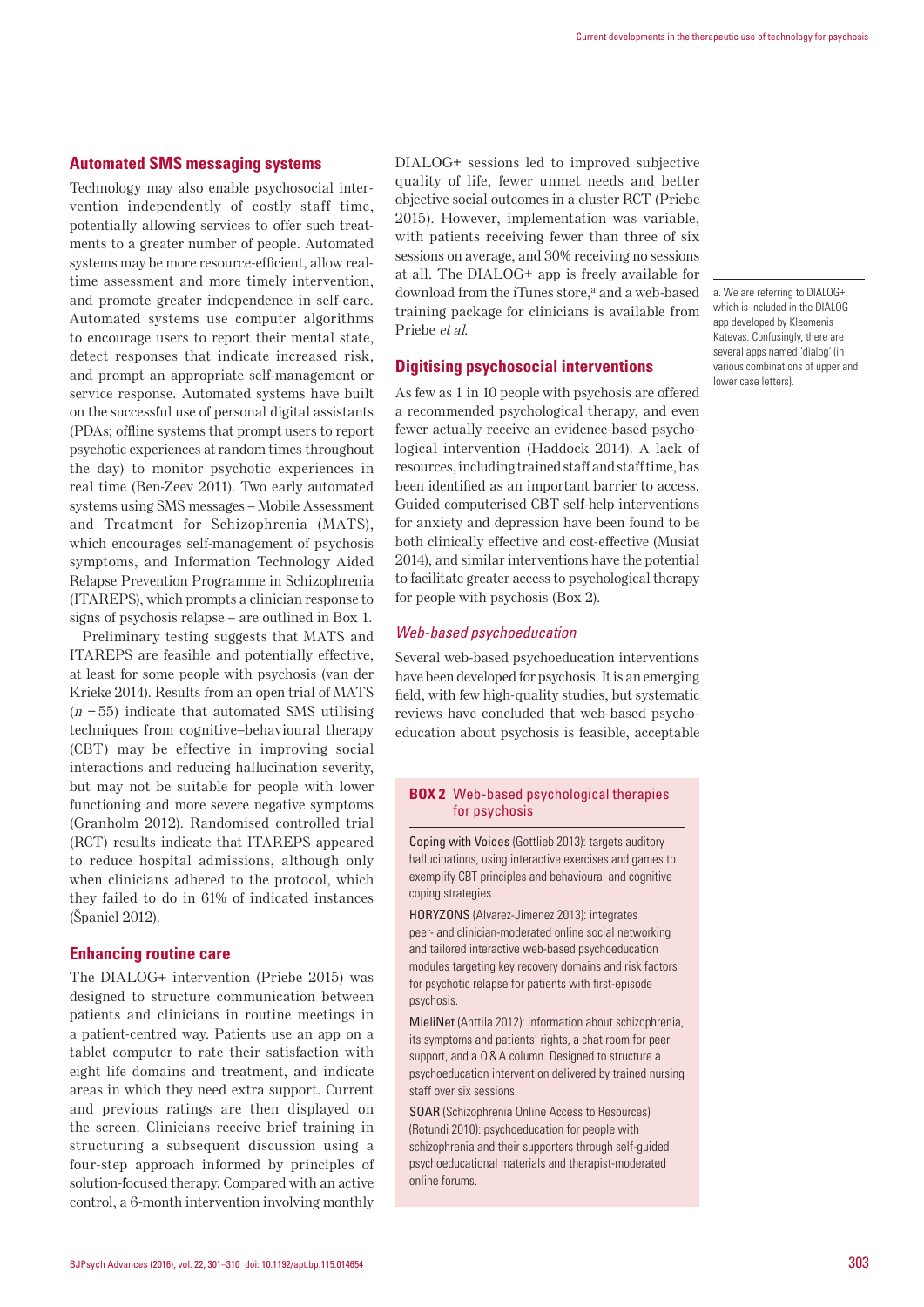and potentially effective for people of various ages and stages of illness (Välimäki 2012; Alvarez-Jimenez 2014; van der Krieke 2014). Challenges include engagement with self-guided interventions, which is also a problem in evaluations of un supported web-based interventions for common mental health problems (Kaltenthaler 2008).

In in-patient settings, web-based psycho education packages could support patients' selfmanagement skills and nurses' psychoeducation skills, and facilitate greater consistency of treat ment across settings. A feasibility study in which participants on an acute in-patient ward used the website MieliNet (Box 2) with nurse support found that 75% of the sessions were completed (Anttila 2012). However, patients' mental state and level of insight, and patients' and nurses' IT skills affected completion rates, indicating that although the majority of acutely unwell patients were able to use the intervention, computerised interventions may not be acceptable for all.

In community settings, computerised interventions could facilitate increased access to recommended psychosocial interventions and greater user choice and control over when and where they receive it. A small pilot RCT of a family intervention using the SOAR website (Box 2) delivered in patients' homes with minimal therapist input reported high engagement with the intervention, and significant improvements in positive symptoms and knowledge about schizophrenia compared with usual care (Rotundi 2010). HORYZONS, a webbased relapse prevention intervention for patients with first-episode psychosis (Box 2), was found to be acceptable, feasible and safe when delivered to young people with little clinician support in an open trial, although only 20% of participants completed at least five of seven psychoeducation modules (Alvarez-Jimenez 2013).

#### *Computerised CBT*

Cognitive–behavioural therapy for psychosis (CBT-P) targets negative appraisals of psychotic experiences in order to reduce associated distress and improve functioning. The National Institute for Health and Care Excellence (NICE) recommends access to CBT-P for everyone with a schizophrenia spectrum diagnosis, but current provision is poor (Haddock 2014). Low-intensity CBT interventions may help to close this gap, although we found just one evaluation of a web-based CBT-P intervention. In a small open study, Coping with Voices (Box 2) was found to be acceptable and feasible for adults when delivered without support in a mental health setting, and significant pre–post reduction in voice severity was observed for those who completed the intervention (Gottlieb 2013). However, only 25% of participants reported following through with homework assignments. A larger trial is underway (see http://cpr.bu.edu/research/current-research/ coping-with-voices).

#### *Computer-assisted cognitive remediation therapy*

Cognitive remediation therapy (CRT) is a behavioural-training-based intervention targeting cognitive deficit. It aims to enhance cognitive processes (attention, memory, executive function, social cognition and metacognition), with the ultimate goal of functional rehabilitation, and has been found to be modestly effective (Wykes 2011). CRT traditionally involved manual tasks, but computer-based training has also been used since the 1990s. The use of computer software allows unlimited task repetitions, a variety of forms of reinforcement, accurate and instantaneous feedback, automatic adjustment of difficulty level based on performance (Grynszpan 2011), and personalised yet standardised treatment. Computer-assisted cognitive remediation therapy (CACRT) has the most established evidence base of any intervention for psychosis using IT: metaanalyses have found similar magnitudes of effect to manualised CRT (Grynszpan 2011).

Traditionally, CRT involves multiple repetitions of abstract cognitive tasks, which can be tedious and require adjunctive rehabilitative work to generalise the benefits of training to improvements in daily functioning (Reeder 2016). A new computerised CRT package, CIRCuiTS, is designed to enable this skills transfer to take place within the training program itself, through the use of both abstract tasks and simulated activities of daily living (e.g. food shopping) in a virtual village environment. Results of early feasibility testing suggest that this format is highly acceptable to users (Reeder 2016).

Although the majority of CRTs (whether computer-assisted or not) involve considerable face-to-face contact, the possibilities afforded by computerised training packages may enable more cost-effective interventions, through reducing the therapist time and expertise required to deliver them. Professor Til Wykes and colleagues are currently exploring the web-based CIRCuiTS package in a clinical setting with health worker support; exact requirements for therapist time and skill are yet to be determined (T. Wykes, interview with P. O'H, 2015).

## **Future directions**

### *Apps*

Evidence suggests that people with psychosis increasingly own smartphones (Firth 2016). As in the general population, ownership seems to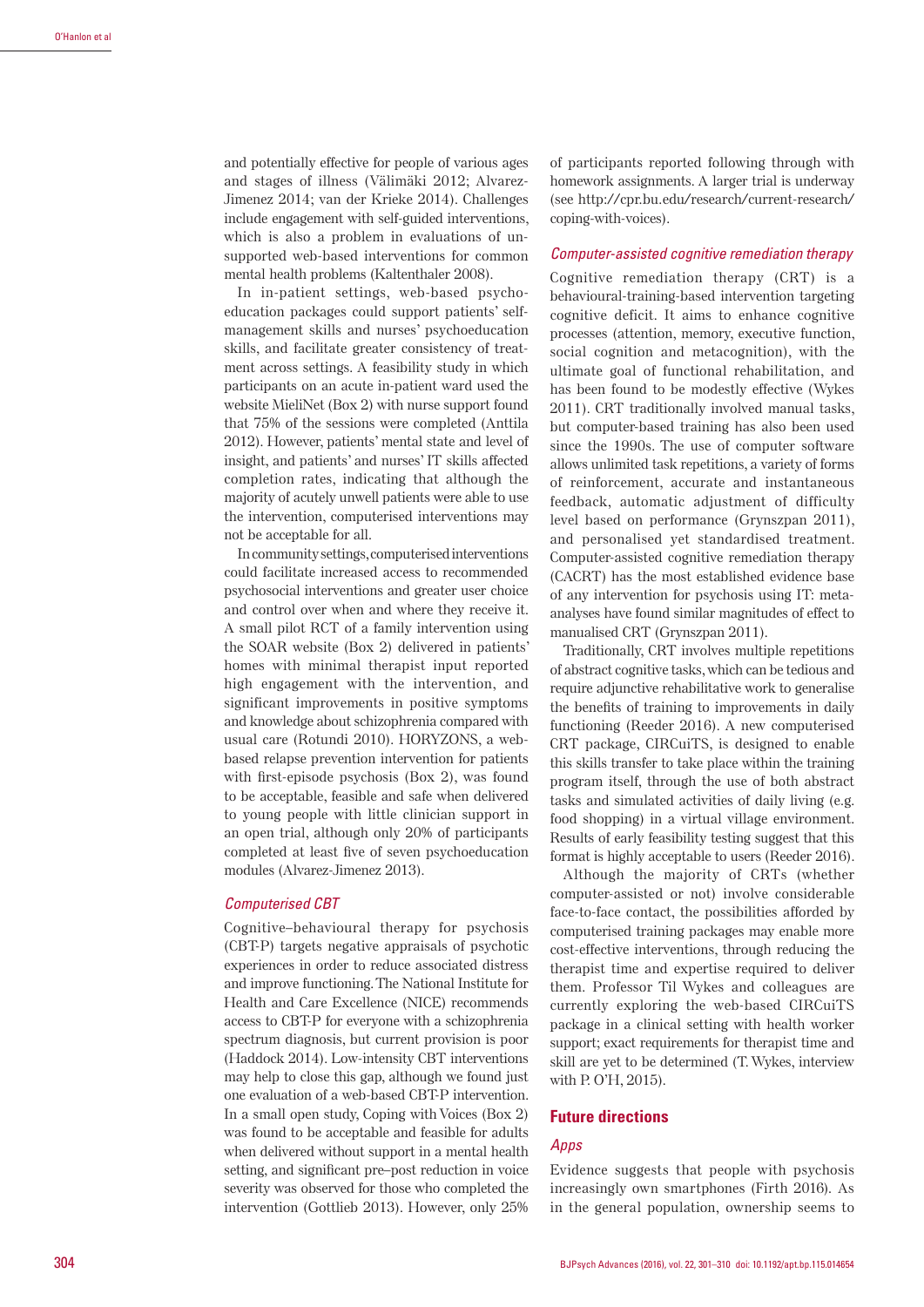be higher among younger people, with reports of around 69% of patients with first-episode psychosis owning an internet-enabled mobile device (Lal 2015). More akin to a computer than their mobile phone predecessors, but usually carried on the person, smartphones provide a promising way of assessing need for support in real time and delivering timely, interactive interventions – making use of web-based resources, audio/visual content and other functionality – as people go about their everyday lives (Danaher 2015). Although there is currently little empirical evidence to support their implementation, several apps for psychosis have been developed (Box 3), and results from five studies of four smartphone apps suggest that they are acceptable and feasible (Firth 2015).

Smartphone intervention delivery may be particularly helpful for people with psychosis, since cognitive impairment and motivational difficulties may limit the ability to remember, initiate and maintain strategies learned in therapy sessions. To the best of our knowledge, the FOCUS app (Box 3) is the only psychosocial app intervention to have been evaluated to date. In an open trial, patients reported feeling confident, comfortable and satisfied with the FOCUS app, and usage was high – 5 times per day on average. Significant reductions were found on scores for depression and positive symptoms of schizophrenia after using the app for 1 month (Ben-Zeev 2014b). Ben-Zeev and colleagues are now conducting a large RCT (trial identifier: NCT02421965) comparing FOCUS with clinic-based self-management for adults with serious mental illness. A CBT-informed app for patients with first-episode psychosis, Actissist (Box 3), is also currently being evaluated in an RCT (Bucci 2015).

Smartphone apps might also be used to enhance automated intervention models. Self-reporting of psychotic symptoms via ClinTouch (Box 3) not only produces clinically meaningful data, but also seems to increase adherence compared with SMS methods (Ainsworth 2013). A trial is currently underway (trial identifier: ISRCTN88145142; chief investigator: Dr Eve Applegate) of an automated system using ClinTouch that alerts both patients and their clinical team in real time to indications of relapse in order to prompt early intervention.

Qualitative data from the ClinTouch studies suggest that some patients find the regular reporting of symptoms to be repetitive, which may lead to disengagement in the longer term (Palmier-Claus 2013). Researchers are currently investigating whether passive monitoring of indicators of psychotic relapse using the sensor technologies increasingly embedded in smartphones (e.g. accelerometers, the Global Positioning System

(GPS), microphones) may be more acceptable to users and more sensitive to change than selfreport. The Crosscheck system is currently being developed and tested to detect patterns in paralinguistic voice properties, physical activity, location, sleep patterns, mood and psychotic symptoms, and to generate personalised early warning models (trial identifier: NCT01952041; princial investigator: Dr Dror Ben-Zeev). An early prototype of the system seems to be acceptable to participants with psychosis, although the research team note that self-selection is likely, with those who are concerned about this type of monitoring choosing not to take part in testing (D. Ben-Zeev, interview with G.A.-A., 2015). If successful, Crosscheck could be used to flag up potential relapse and prompt an early intervention response in a similar way to ClinTouch and ITAREPS.

Smartphone apps might also tackle the prevalence of obesity and cardiometabolic disorders among people with psychosis (which is twice that in the general population (Osborn 2008)). In the general population, fitness apps are growing in popularity more than any other app category (Khalaf 2014), and results from three small feasibility studies of fitness apps for people with serious mental illness are promising (Naslund 2015).

#### **BOX 3** Smartphone apps for psychosis

Actissist (not yet available to the public) (Bucci 2015; http://sites.psych-sci. manchester.ac.uk/actissist): prompts users three times a day to answer self-assessment questions, followed by messages containing normalisation and CBT strategies for managing distress in five domains: perceived criticism, socialisation, cannabis use, paranoia and distressing voices. Additional multimedia psychoeducational content.

ClinTouch (Palmier-Claus 2013; www. clintouch.com): prompts users to answer questions tailored to their symptoms of psychosis and depression using computer algorithms and feeds information to a clinical database accessible to clinicians, prompting discussion during routine appointments or an alert for additional service response.

FOCUS (not yet available to the public) (Ben-Zeev 2014b): prompts users to answer daily self-assessment questions (related to medication, voices, mood, social interaction and sleep), and encourages users to engage in illness self-management strategies structured as Q&A exchanges, advice and visual

aids, drawing on CBT principles, social skills training and illness management.

My Journey (Surrey and Borders NHS Foundation Trust; available free from Google Play): psychotic experiences, mood, sleep, stress, alcohol and cannabis use, medication trackers and advice for each area, and information about psychosis. Reminder function for activities and coping strategies. Under development to incorporate recovery and relapse-prevention planning tools.

Silver Linings (Birmingham and Solihul NHS Foundation Trust; free from Google Play): mood, stress, sleep, activity, psychotic experiences and medication trackers and advice for each area. Visual displays of ratings over time can be shared with clinicians. Medication and appointment reminder function, 'gamification' rewards system.

WellWave (Macias 2015; www.wellframe. com): delivers daily menu of suggested activities, including exercise prompts, regular self-assessments of physical health quality, health control and stage of exercise, and passive recording of physical activity.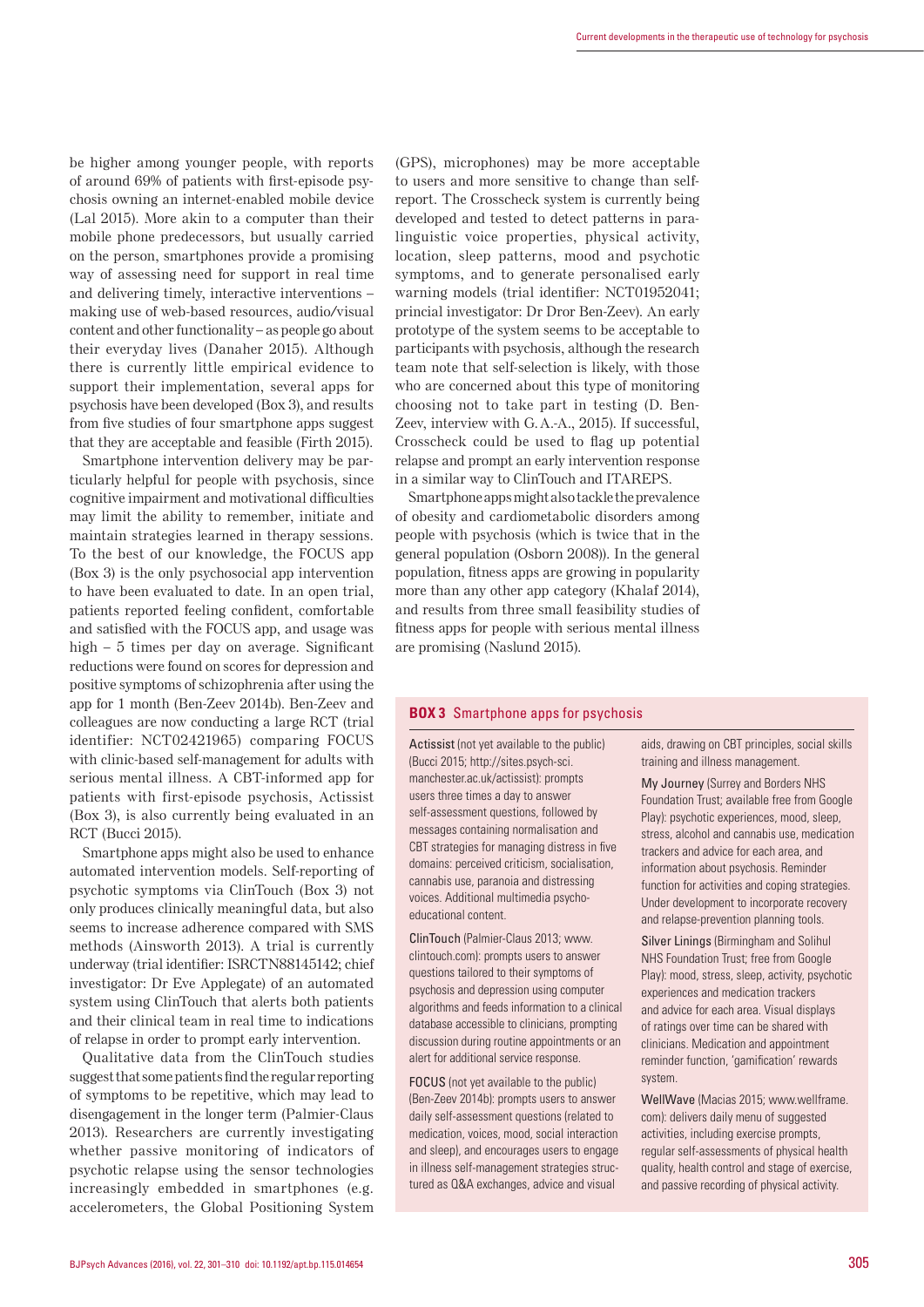#### *Therapeutic serious games*

Serious games are video games with a primary purpose other than pure entertainment. Their potential lies in their ability to increase engagement with treatment that is painful (e.g. chemotherapy) or boring (e.g. repetitive rehabilitation tasks) (Kato 2010). Techniques that have been successful in engaging people in commercial games – including daily 'quests' and reward systems such as 'boosters' or extra lives – could be used to increase adherence to e-interventions for psychosis. Serious games designed for physical health complaints have shown promise (Kato 2010).

In psychosis, gaming techniques might enhance motivation to complete repetitive tasks targeting cognition (Chan 2010). A study of cognitive training for adults with schizophrenia or schizoaffective disorder found that creating a personalised fantasy gaming context for training tasks led to greater intrinsic motivation to complete the tasks, improved attention and enhanced task-related learning (Chan 2010). Bias Buster, a recently developed serious game for patients with first-episode psychosis, is currently under investigation in an RCT (L. van der Krieke, interview with G.A.-A., 2015). In this version of a popular commercial game, the user earns bonuses by completing repetitive cognitive bias modification (CBM) computer tasks. CBM has shown promise in targeting cognitive biases implicated in the development of psychosis (Steel 2010), but engagement has been identified as a potential challenge. Bias Buster was found to be acceptable to a small sample of patients with firstepisode psychosis, although it fell short of their expectations of a video game (Wartena 2013). More investigation is needed into how to present serious games to people with psychosis, as well as which psychosocial approaches they might add value to and for whom.

# *Virtual and augmented reality*

Virtual reality

Virtual reality gives a sense of being immersed and present in, and interacting with, a threedimensional world. This experience can elicit similar psychological and physiological responses to the real world. VR technology seems to be acceptable, safe and engaging for people with psychosis (Macedo 2014), and potential applications in assessment and treatment are beginning to be explored (Freeman 2008).

The immersive nature of VR experiences offers opportunities for therapeutic learning, skills practice and confidence-building in a low-threat environment for people with psychosis for whom perceived threat or hospital admission make realworld encounters difficult. Social skills training using VR role-play may enhance motivation and lead to greater improvements in conversational and assertiveness skills than traditional roleplay (Park 2011). The participant wears a headmounted display and a position tracker, and has the experience of being immersed in a virtual environment (e.g. a coffee shop) through their own avatar, and interacting with other avatars, who give corrective feedback according to the person's interaction during a conversation role-play.

VR technology might also enhance cognitive behavioural interventions for psychosis (Freeman 2008). Behavioural experiments that challenge threat beliefs are considered an essential component of CBT for psychosis, but can be unacceptably daunting for patients in real-world contexts. Professor Daniel Freeman is currently undertaking a small exploratory RCT of a VR intervention for paranoia, and reports indications of positive outcomes (D. Freeman, interview with P. O'H, 2015).

VR has recently been used in the development of AVATAR therapy. People who are able to have dialogues with their voices feel more in control and less helpless than those who are not, but establishing a dialogue with an entity you cannot see presents particular challenges (Leff 2014). In AVATAR therapy, participants are able to create a virtual embodiment of their voice (Fig. 1). A therapist both speaks through the avatar, and provides encouragement for the individual to engage in a dialogue with it. AVATAR therapy aims to enable the individual to learn to gain control over the avatar, with the intention that they will generalise this experience to their persecutory voice.

Results from a recent proof-of-concept study of AVATAR therapy are promising (Leff 2013) and a larger RCT of AVATAR therapy is currently underway (Craig 2015). Professor Tom Craig, who



**FIG 1** An example avatar of a participant's persecutory voice, from AVATAR therapy.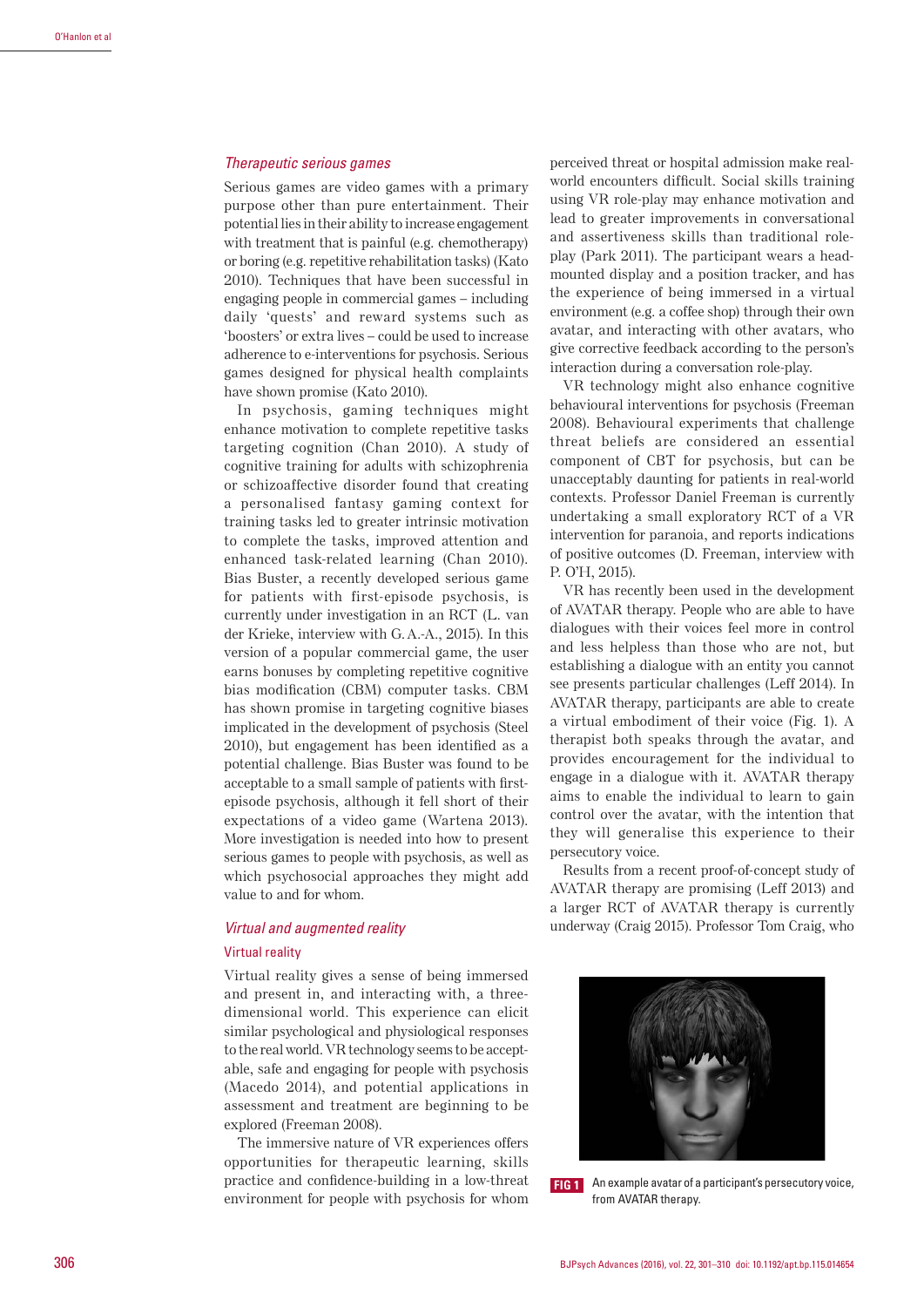leads the AVATAR trial, has commented that VR gives 'one sort of handle on psychotic experience that we've never had before' and may enhance intervention potency (T. Craig, interview with P.O'H., 2015). Since AVATAR therapy requires significant therapist expertise and time, and uses expensive equipment, future research will need to demonstrate positive effects on realworld outcomes in definitive trials, and weigh up effectiveness against the cost of delivery.

#### Augmented reality

Augmented reality is a perception of the real world that is augmented or supplemented by computergenerated stimuli. Computer-generated graphics and sounds are merged with objects and/or locations in the real world, and/or information in the form of text or speech is overlayed onto the user's visual field. This enhances the real-world environment, rather than providing an immersive experience in a virtual one. For example, Google Glass overlays a virtual map onto the user's realworld view, with directions, street names, shop locations and other information displayed as floating text.

Augmented reality has received some attention in graded exposure interventions for specific phobias (Baus 2014) and could be harnessed in interventions targeting hallucinations or cognitive and social functioning. For example, augmented reality could be used to deliver components of social rehabilitation or CRT in real-world contexts by providing reminders, instructions and support in situ.

#### **Challenges**

A number of practical and ethical issues have been described in relation to e-interventions in psychiatry, including equipment and software set-up and maintenance costs, the ability of IT infrastructures in healthcare to accommodate novel technologies, data protection, and patient privacy, safety and security (e.g. Hollis 2015). A few challenges are especially relevant to the future development, evaluation and use of e-interventions for psychosis.

#### *Building an evidence base*

First, clinical effectiveness and cost-effectiveness have hardly been addressed by existing studies. Since we know so little about the digital lives of people with psychosis, and in light of evidence that characteristics such as cognitive deficit and disorganised thinking can make navigating mainstream user interfaces difficult (Rotundi 2010), research to date has focused on establishing

feasibility and usability of interventions. There is now substantial evidence from small-scale feasibility studies that people with psychosis are interested in and able to use a diverse array of digital technology interventions designed to accommodate their particular needs (Naslund 2015). However, with technology advancing at a rate that far outpaces the time lines of RCTs, there is a risk that the technology underpinning these interventions will become outdated before their efficacy has been investigated. For example, with smartphone manufacturers releasing upwards of two new models a year, smartphone functionality will have advanced six times during the lifespan of a definitive RCT. People's expectations are likely to be shaped by their experience of rapidly advancing technology in other parts of their lives – as evidenced by participants' feedback for Bias Buster – and this is likely to affect the acceptability of digital interventions.

Developers and researchers should seek to incorporate emerging technologies into novel interventions, to progress as quickly as possible to trialling them in adequately powered RCTs, and to rapidly disseminate findings from development and evaluation stages in order to keep up with technological developments.

#### *Engaging the patient*

Second, early indicators of poor engagement are emerging from studies of low-intensity e-interventions for psychosis (e.g. Gottlieb 2013). There is some evidence to suggest that interactive technology, including gaming techniques (Chan 2010) and VR (Park 2011), may enhance participants' engagement and motivation. However, substantial evidence suggests that supported selfhelp interventions – including e-interventions – for common mental health problems are more effective (Musiat 2014) and associated with higher rates of completion (Richards 2012) than unsupported interventions, and this is likely to be the case for emerging e-interventions for psychosis. It is less clear how the type, amount or mode of delivery (e.g. face-to-face, telephone or online) of support or who provides it (e.g. mental health professional or support worker) affect outcomes (Musiat 2014), and this will need attention in future research into e-interventions for psychosis. The existing and emerging technologies discussed here – including sensor technologies, gaming and VR – could be blended in future interventions with technology-enabled human support (e.g. via SMS, email or moderated forums) to develop novel ICT interventions with tailored, timely and engaging content and low-intensity therapeutic contact.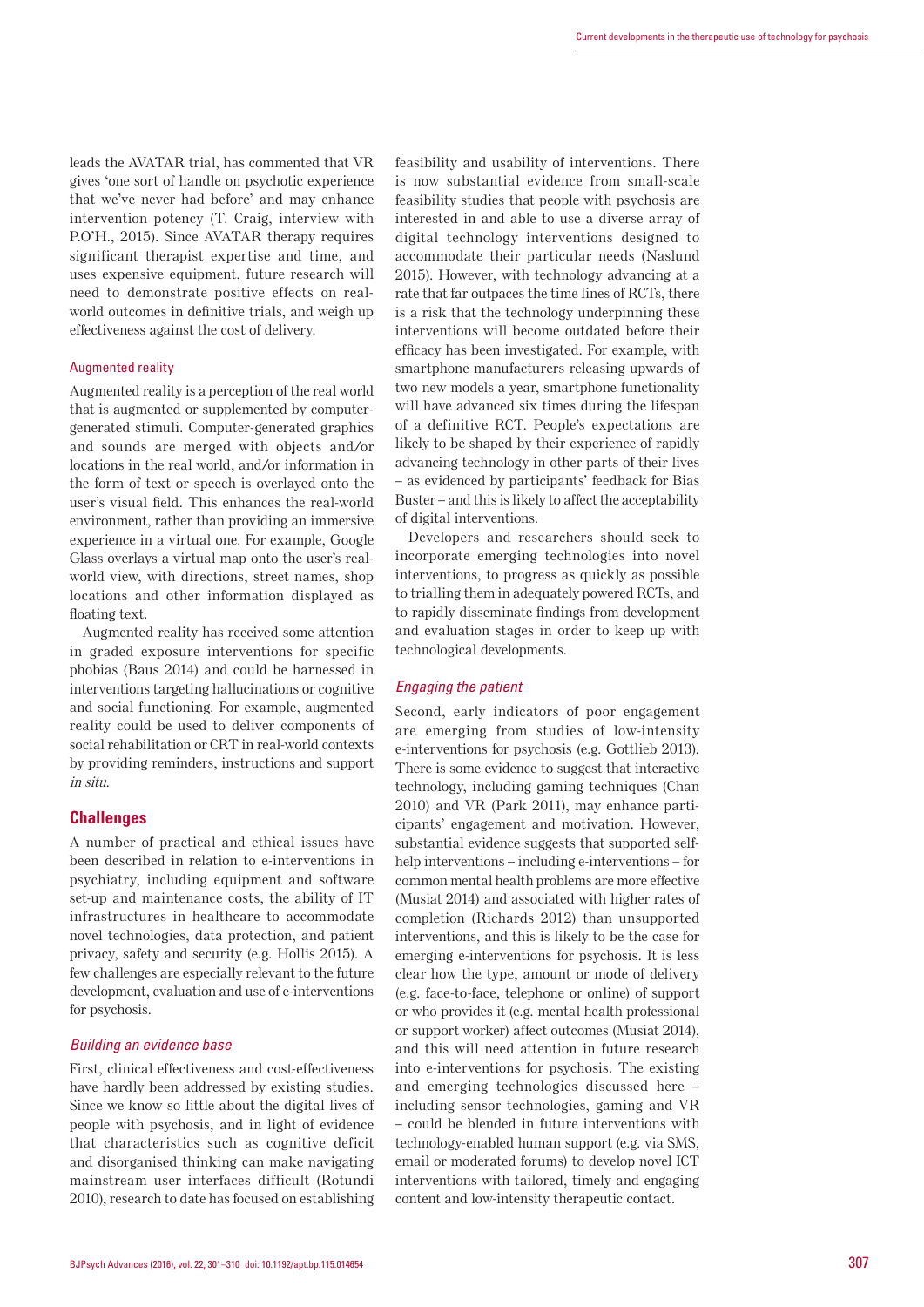| MCQ answers |  |             |  |  |  |  |
|-------------|--|-------------|--|--|--|--|
| 1 h         |  | 2a 3e 4e 5b |  |  |  |  |

#### *Engaging the clinician*

Third, digitised methods must gain acceptance among clinicians if they are to be implemented successfully. Findings from the ITAREPS trial suggested that many treating psychiatrists failed to adhere to the treatment protocol because they lacked confidence in a system of assessment based on rating scales and IT. Qualitative data from the DIALOG+ trial are not yet available, but findings of poor clinician adherence to an intervention that requires minimal training and no service reorganisation (Priebe 2015) highlight the importance of understanding and addressing likely implementation challenges for more complex technology-based treatments.

Clinician involvement in the development and evaluation of digital tools, and adequate support to promote the uptake of novel interventions, will be essential for the successful incorporation of new technologies in clinical practice.

#### *Barriers to access*

Finally, e-interventions could exacerbate inequalities in service provision. Technology can only extend the reach of services if patients can access and engage with it. Access to technology does appear to be reduced in people with psychosis compared with the general population, and especially among people who are older, of a Black or ethnic minority background, have lower income and experience greater functional impairment (Ennis 2012; Firth 2015). Wide roll-out of e-interventions without additional support for these groups would risk further marginalisation. Furthermore, neither access nor interest is the same as engagement, and we need a better understanding of how income, educational level, ethnicity and age affect the digital lives of people with psychosis and their ability to use e-interventions effectively.

#### **Conclusions**

Information and communication technologies enable the delivery of interactive, evidence-based interventions for the prevention and management of psychosis in real-world contexts. The therapeutic use of technology for psychosis has the potential to increase access to standardised evidence-based treatments (such as psychological therapies), enable greater patient choice and control, and foster greater independence through self-care. E-mental health may not be acceptable or helpful for everyone, but interventions making use of the internet, serious gaming, augmented reality or total immersion in a virtual world could dramatically change mental healthcare

for psychosis. There is substantial evidence that such interventions are acceptable to and usable by people with psychosis from a range of backgrounds and age groups. We now need to determine whether, and for whom, they are clinically effective and cost-effective and how best to integrate them into existing healthcare systems.

#### **Funding**

The research informing this article was supported by the National Institute for Health Research (NIHR) Collaboration for Leadership in Applied Health Research and Care North Thames at Barts Health NHS Trust. The views expressed are those of the authors and not necessarily those of the NHS, the NIHR or the Department of Health.

#### **Acknowledgements**

The authors would like to thank Professor Dror Ben-Zeev, Professor Tom Craig, Professor Daniel Freeman, Professor Stefan Priebe, Dr Lian van der Krieke and Professor Til Wykes for taking part in interviews that informed the content of this article.

#### **References**

Ainsworth J, Palmier-Claus JE, Mach M, et al (2013) A comparison of two delivery modalities of a mobile phone-based assessment for serious mental illness: native smartphone application vs text-messaging only implementations. *Journal of Medical Internet Research,* 15(4): e60.

Alvarez-Jimenez M, Bendall S, Lederman R, et al (2013) On the HORYZON: moderated online social therapy for long-term recovery in first episode psychosis. *Schizophrenia Research,* 143: 143–9.

Alvarez-Jimenez M, Alcazar-Corcoles MA, Gonzalez-Blanch C, et al (2014) Online, social media and mobile technologies for psychosis treatment: a systematic review on novel user-led interventions. *Schizophrenia Research,* 156: 96–106.

Anttila M, Välimäki M, Hätönen H, et al (2012) Use of web-based patient education sessions on psychiatric wards. *International Journal of Medical Informatics,* 81: 424–33.

Aref-Adib G, O'Hanlon P, Fullarton K, et al (2016) A qualitative study of online mental health information seeking behaviour by those with psychosis. *BMC Psychiatry,* 16: 232.

Baus O, Bouchard S (2014) Moving from virtual reality exposure-based therapy to augmented reality exposure-based therapy: a review. *Frontiers in Human Neuroscience,* 8: 112.

Beebe LH, Tian L (2004) TIPS: Telephone Intervention – Problem Solving for persons with schizophrenia. *Mental Health Nursing,* 25: 317–29.

Ben-Zeev D, Morris S, Swendsen J, et al (2011) Predicting the occurrence, conviction, distress, and disruption of different delusional experiences in the daily life of people with schizophrenia. *Schizophrenia Bulletin,* 37: 1248–56.

Ben-Zeev D, Kaiser SM, Krzos I (2014a) Remote "hovering" with individuals with psychotic disorders and substance use: feasibility, engagement, and therapeutic alliance with a text-messaging mobile interventionist. *Journal of Dual Diagnosis,* 10: 197–203.

Ben-Zeev D, Brenner CJ, Begale M, et al (2014b) Feasibility, acceptability, and preliminary efficacy of a smartphone intervention for schizophrenia. *Schizophrenia Bulletin,* 40: 1244–53.

Bucci S, Barrowclough C, Ainsworth J, et al (2015) Using mobile technology to deliver a cognitive behaviour therapy-informed intervention in early psychosis (Actissist): study protocol for a randomised controlled trial. *Trials,* 16: 404.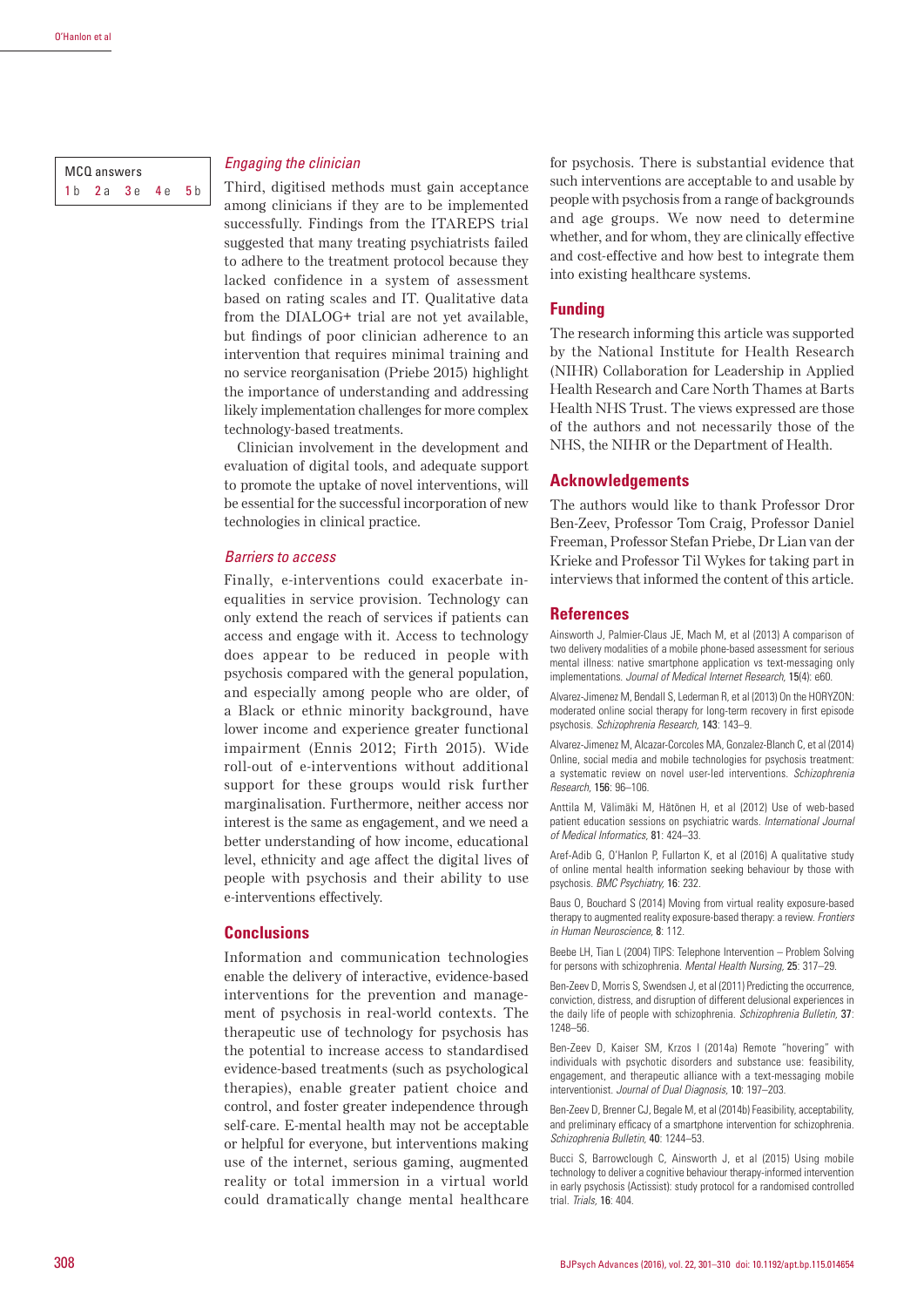Chan CLF, Ngai EKY, Leung PKH, et al (2010) Effect of the adapted virtual reality cognitive training program among Chinese older adults with chronic schizophrenia: a pilot study. *International Journal of Geriatric Psychiatry,* 25: 643–9.

Craig TKJ, Rus-Calafell M, Ward T, et al (2015) The effects of an Audio Visual Assisted Therapy Aid for Refractory auditory hallucinations (AVATAR therapy): study protocol for a randomised controlled trial. *Trials,*  16: 349.

Danaher BG, Brendryen H, Seeley JR, et al (2015) From black box to toolbox: outlining device functionality, engagement activities, and the pervasive information architecture of mHealth interventions. *Internet Interventions,*  2: 91–101.

Department of Health (2014) *Closing the Gap: Priorities for Essential Change in Mental Health*. Department of Health.

Ennis L, Wykes T (2012) Can't surf, won't surf: the digital divide in mental health. *Journal of Mental Health,* 21: 395–403.

Firth J, Torous J (2015) Smartphone apps for schizophrenia: a systematic review. *JMIR mHealth and uHealth,* 2(4): e102.

Firth J, Cotter J, Torous J, et al (2016) Mobile phone ownership and endorsement of "mHealth" among people with psychosis: a metaanalysis of cross-sectional studies. *Schizophrenia Bulletin,* 42: 448–55.

Freeman D (2008) Studying and treating schizophrenia using virtual reality: a new paradigm. *Schizophrenia Bulletin,* 34: 605–10.

Gottlieb JD, Harper Romeo K, Penn D, et al (2013) Web-based cognitive behavioural therapy for auditory hallucinations in persons with psychosis: a pilot study. *Schizophrenia Research* 145: 82–7.

Granholm E, Ben-Zeev D, Link PC, et al (2012) Mobile assessessment and treatment for schizophrenia (MATS): a pilot trial of an interactive text-messaging intervention for medication adherence, socialisation and auditory hallucinations. *Schizophrenia Bulletin,* 38: 414–25.

Grynszpan O, Perbal S, Pelissolo A, et al (2011) Efficacy and specificity of computer-assisted cognitive remediation in schizophrenia: a metaanalytical study. *Psychological Medicine,* 41: 163–73.

Haddock G, Eisner E, Boone C, et al (2014) An investigation of the implementation of NICE- recommended CBT interventions for people with schizophrenia. *Journal of Mental Health,* 23: 162–5.

Hollis C, Morriss R, Martin J, et al (2015) Technological innovations in mental healthcare: harnessing the digital revolution. *British Journal of Psychiatry,* 206: 263–5.

Kaltenthaler E, Parry G, Beverley C, et al (2008) Computerised cognitive– behavioural therapy for depression: systematic review. *British Journal of Psychiatry,* 193: 181–4.

Kasckow J, Felmet K, Appelt C, et al (2014) Telepsychiatry in the assessment and treatment of schizophrenia. *Clinical Schizophrenia & Related Psychoses,*  8: 21–7.

Kato PM (2010) Video games in health care: closing the gap. *Review of General Psychology,* 14: 113–21.

Khalaf S (2014) Health and fitness apps finally take off, fueled by fitness fanatics. *Flurry Insights* [blog], 19 June. Flurry Analytics (http://mobile. tumblr.com/post/115192181465/health-and-fitness-apps-finally-take-offfueled). Accessed 17 July 2016.

Lal S, Dell'Elce J, Tucci N, et al (2015) Preferences of young adults with first-episode psychosis for receiving specialised mental health services using technology: a survey study. *Journal of Mental Health,*  2(2): e18.

Leff J, Williams G, Huckvale MA, et al (2013) Computer-assisted therapy for medication-resistant auditory hallucinations: proof-of-concept study. *British Journal of Psychiatry,* 202: 428–33.

Leff J, Williams G, Huckvale M (2014) Avatar therapy for persecutory auditory hallucinations: what is it and how does it work? *Psychosis,*  6: 166–76.

Macedo M, Marques A, Quieros C (2014) Virtual reality in the assessment and treatment of schizophrenia: a systematic review. *Jornal Brasileiro de Psiquiatria,* 64: 70–81.

Macias C, Panch T, Hicks YM, et al (2015) Using smartphone apps to promote psychiatric and physical well-being. *Psychiatric Quarterly,* 86: 505–19.

Musiat P, Tarrier N (2014) Collateral outcomes in e-mental health: a systematic review of the evidence for added benefits of computerized cognitive behaviour therapy interventions for mental health. *Psychological Medicine,* 44: 3137–50.

Naslund JA, Marsch LA, McHugo GJ, et al (2015) Emerging mHealth and eHEalth interventions for serious mental illness: a review of the literature. *Journal of Mental Health,* 24: 320–31.

Naslund JA, Aschbrenner KA, Bartels SJ (2016) Wearable devices and smartphones for activity tracking among people with serious mental illness. *Mental Health and Physical Activity,* 10: e17.

National Alliance on Mental Illness (2011) *First Episode: Psychosis. Results from a 2011 NAMI Survey*. NAMI.

Ofcom (2015) *Adults' Media Use and Attitudes: Report 2015*. Ofcom.

Opris D, Pintea S, Garcia-Palacios A, et al (2012) Virtual reality exposure therapy in anxiety disorders: a quantitative meta-analysis. *Depression and Anxiety,* 29: 85–93.

Osborn DPJ, Wright CA, Levy G, et al (2008) Relative risk of diabetes, dyslipidaemia, hypertension and the metabolic syndrome in people with severe mental illnesses: systematic review and metaanalysis. *BMC Psychiatry,*  8: 84.

Palmier-Claus JE, Rogers A, Ainsworth J (2013) Integrating mobile-phone based assessment for psychosis into people's everyday lives and clinical care: a qualitative study. *BMC Psychiatry,* 13: 34.

Park K, Ku J, Choi S, et al (2011) A virtual reality application in role-plays of social skills training for schizophrenia: a randomised, controlled trial. *Psychiatry Research,* 189: 166–72.

Priebe S, Kelley L, Omer S (2015) The effectiveness of a patient-centred assessment with a solution- focused approach (DIALOG+) for patients with psychosis: a pragmatic cluster-randomised controlled trial in community care. *Psychotherapy and Psychosomatics,* 84: 304–13.

Reeder C, Pile V, Crawford P, et al (2016) The feasibility and acceptability to service users of CIRCuiTS, a computerized cognitive remediation therapy programme for schizophrenia. *Behavioural and Cognitive Psychotherapy,* 44: 288–305.

Richards D, Richardson T (2012) Computer-based psychological treatments for depression: a systematic review and meta-analysis. *Clinical Psychology Review,* 32: 329–42.

Rotundi AJ, Anderson CM, Haas GL (2010) Web-based psychoeducational intervention for persons with schizophrenia and their supporters: oneyear outcomes. *Psychiatric Services,* 61: 1099–105.

Salzer MS, Tunner T, Charney NJ (2004) A low-cost, telephone intervention to enhance schizophrenia treatment: a demonstration study. *Schizophrenia Research,* 66: 75–6.

Španiel F, Hrdlička J, Novák T (2012) Effectiveness of the information technology-aided program of relapse prevention in schizophrenia (ITAREPS): a randomized, controlled, double-blind study. *Journal of Psychiatric Practice,* 18: 269–80.

Steel C, Wykes T, Ruddle A, et al (2010) Can we harness computerised cognitive bias modification to treat anxiety in schizophrenia? A first step highlighting the role of mental imagery. *Psychiatry Research,* 178: 451–5.

Välimäki M, Hätönen H, Lahti M (2012) Information and communication technology in patient education and support for people with schizophrenia. *Cochrane Database of Systematic Reviews,* 10: CD007198.

van der Krieke L, Wunderink L, Emerencia AC (2014) E-mental health self-management for psychotic disorders: state of the art and future perspectives. *Psychiatric Services,* 65: 33–49.

Wartena B, van Dijk H (2013) Bias Blaster – aiding cognitive bias modification-interpretation through a bubble shooter induced gameflow. In *Games for Health: Proceedings of the 3rd European Conference on Gaming and Playful Interaction in Health Care* (eds B Schouten, S Fedtke, T Bekker, et al): 47–60. Springer Verlag.

Wykes T, Huddy V, Cellard C, et al (2011) A meta-analysis of cognitive remediation for schizophrenia: methodology and effect sizes. *American Journal of Psychiatry,* 168: 472–85.